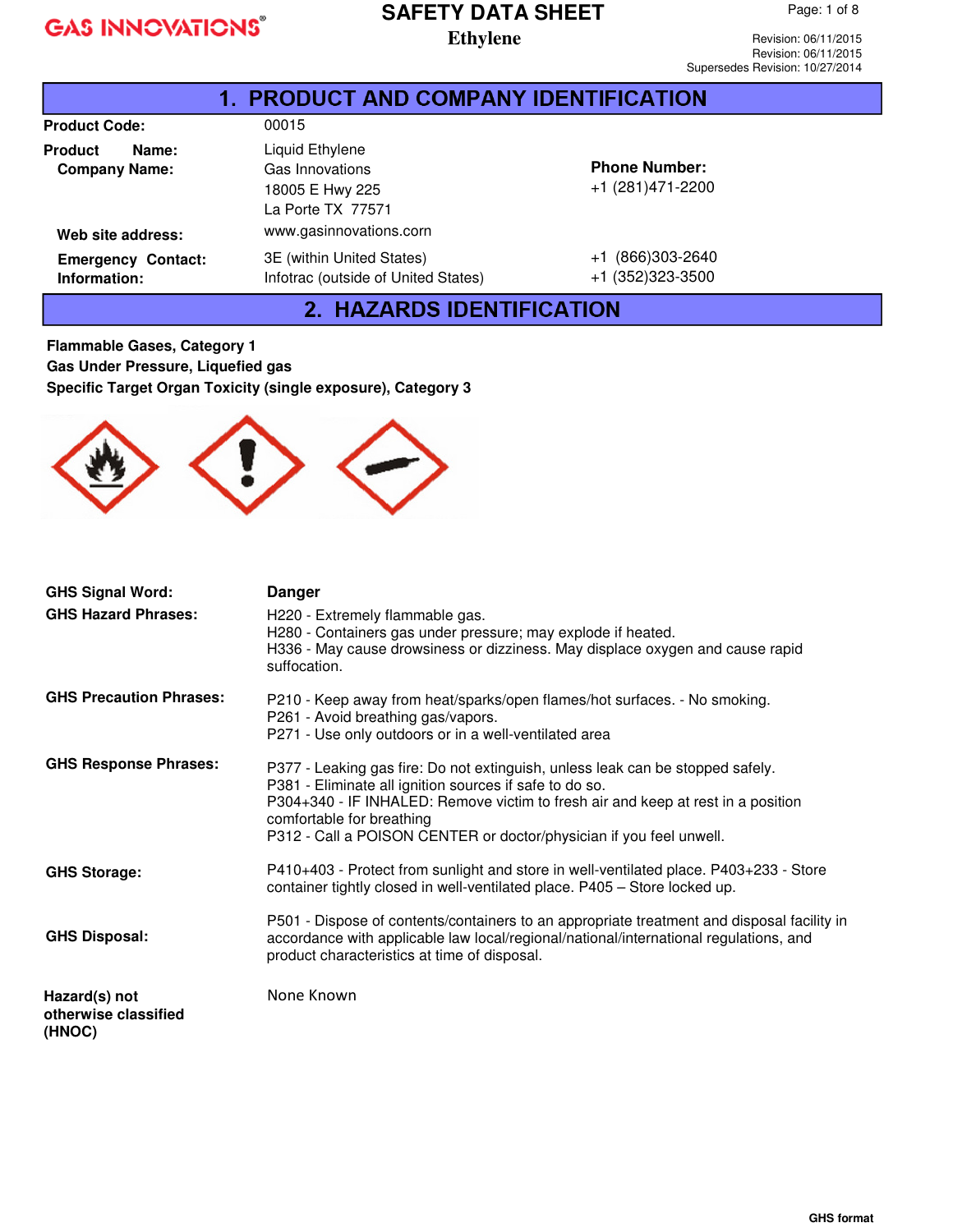## **SAFETY DATA SHEET**

**Ethylene** 

Revision: 06/11/2015 Revision: 06/11/2015 Supersedes Revision: 10/27/2014

| 3. COMPOSITION/INFORMATION ON INGREDIENTS                                     |          |                                                             |                                                                                                                                                                                                                                                                                                                                                                             |
|-------------------------------------------------------------------------------|----------|-------------------------------------------------------------|-----------------------------------------------------------------------------------------------------------------------------------------------------------------------------------------------------------------------------------------------------------------------------------------------------------------------------------------------------------------------------|
| CAS#                                                                          |          | <b>Hazardous Components (Chemical Name)</b>                 | Concentration                                                                                                                                                                                                                                                                                                                                                               |
| 74-85-1                                                                       | Ethylene |                                                             | 100 %                                                                                                                                                                                                                                                                                                                                                                       |
|                                                                               |          | <b>4. FIRST AID MEASURES</b>                                |                                                                                                                                                                                                                                                                                                                                                                             |
| <b>Emergency and First Aid</b><br><b>Procedures:</b>                          |          |                                                             |                                                                                                                                                                                                                                                                                                                                                                             |
| In Case of Inhalation:                                                        |          | give oxygen. Get medical attention immediately.             | Move to fresh air. If breathing stops, provide artificial respiration. If breathing is difficult,                                                                                                                                                                                                                                                                           |
| In Case of Skin Contact:                                                      |          | medical attention.                                          | Contact with evaporating liquid may cause freeze injury. DO NOT USE HOT WATER. Get                                                                                                                                                                                                                                                                                          |
| In Case of Eye Contact:                                                       |          | Flush eyes and skin with warm water. Get medical attention. | Contact with evaporating liquid may cause freeze injury. DO NOT USE HOT WATER.                                                                                                                                                                                                                                                                                              |
| In Case of Ingestion:                                                         |          | Not likely, due to form of the product.                     |                                                                                                                                                                                                                                                                                                                                                                             |
| <b>Most important</b><br>Symptoms and effects,<br>both acute and delayed:     |          | Narcotic effect                                             |                                                                                                                                                                                                                                                                                                                                                                             |
| <b>Hazard and Treatment:</b>                                                  |          | nausea. Treat symptomatically.                              | Vapors have a narcotic effect and may cause headache, fatigue, dizziness and                                                                                                                                                                                                                                                                                                |
|                                                                               |          | <b>5. FIRE FIGHTING MEASURES</b>                            |                                                                                                                                                                                                                                                                                                                                                                             |
| <b>General fire hazards:</b>                                                  |          | float and may ignite.                                       | Extremely flammable liquid and gas - may cause flash fire. Stop flow of gas. Allow gas<br>to burn if flow cannot be shut off immediately. Apply water from safe distance to cool<br>container and protect surrounding area. USE WATER WITH CAUTION. Material will                                                                                                           |
| <b>Extinguishing media</b><br>Suitable extinguishing<br>media:                |          | Water spray. Dry chemical. Carbon Dioxide. Foam.            |                                                                                                                                                                                                                                                                                                                                                                             |
| Unsuitable extinguishing<br>media:                                            |          | No data available.                                          |                                                                                                                                                                                                                                                                                                                                                                             |
| <b>Special hazard arising</b><br>from the substance or<br>mixture:            |          | due to bulk polymerization. Heating may cause an explosion. | Gas may cause a flash fire or ignite explosively. Gas may travel considerable distance to<br>a source of ignition and flash back. Prevent buildup of vapors or gases to explosive<br>concentrations. Fire or excessive heat may result in rupture of container due to release<br>of significant amounts of gases. Fire or excessive heat may result in rupture of container |
| <b>Advices for firefighters</b><br><b>Special firefighting</b><br>procedures: |          |                                                             | Fight fire from a protected location. Water may be ineffective in fighting the fire.                                                                                                                                                                                                                                                                                        |
| <b>Special protective</b><br>equipment for fire-fighters                      |          | fire.                                                       | Self-contained breathing apparatus and full protective clothing must be worn in case of                                                                                                                                                                                                                                                                                     |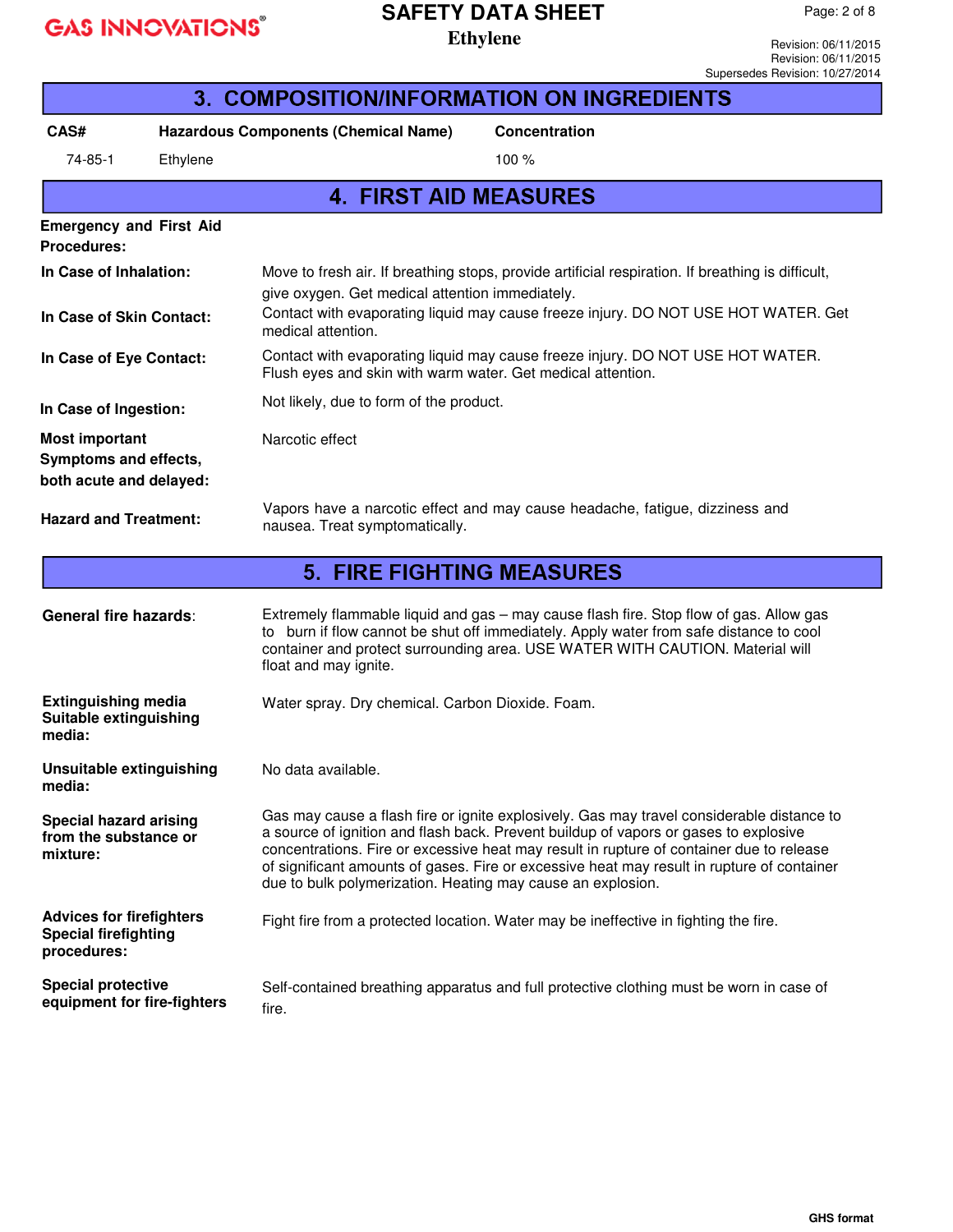# **SAFETY DATA SHEET**

**Ethylene** Revision: 06/11/2015 Revision: 06/11/2015 Supersedes Revision: 10/27/2014

Page: 3 of 8

|                                                                                                                                                   |                                                                                                                                                                                                                                                                                                                                                                                                                                                                                                                                                                                                                                        |            | <b>6. ACCIDENTAL RELEASE MEASURES</b>                  |                                                                                                                                                                                                                                                                                                                                                                                                                                                                                  |
|---------------------------------------------------------------------------------------------------------------------------------------------------|----------------------------------------------------------------------------------------------------------------------------------------------------------------------------------------------------------------------------------------------------------------------------------------------------------------------------------------------------------------------------------------------------------------------------------------------------------------------------------------------------------------------------------------------------------------------------------------------------------------------------------------|------------|--------------------------------------------------------|----------------------------------------------------------------------------------------------------------------------------------------------------------------------------------------------------------------------------------------------------------------------------------------------------------------------------------------------------------------------------------------------------------------------------------------------------------------------------------|
| Protective Precautions,<br>protective equipment and<br>emergency procedures:                                                                      | Wear appropriate personal protective equipment.                                                                                                                                                                                                                                                                                                                                                                                                                                                                                                                                                                                        |            |                                                        |                                                                                                                                                                                                                                                                                                                                                                                                                                                                                  |
| <b>Environmental</b><br><b>Precautions:</b>                                                                                                       | Avoid release to the environment.                                                                                                                                                                                                                                                                                                                                                                                                                                                                                                                                                                                                      |            |                                                        |                                                                                                                                                                                                                                                                                                                                                                                                                                                                                  |
| <b>Methods and material for</b><br><b>Containment and cleaning</b><br>Up:                                                                         | Evacuate area. Ventilate well, stop flow of gas or liquid if possible. Remove ignition sources.<br>Do not allow chemical to enter confined spaces such as sewers due to explosion risk.<br>Sewers designed to preclude formation of explosive concentrations of vapor may be permit<br>Use water spray to protect workers attempting to stop leak. Prevent runoff from entering<br>drains, sewers or streams.                                                                                                                                                                                                                          |            |                                                        |                                                                                                                                                                                                                                                                                                                                                                                                                                                                                  |
|                                                                                                                                                   |                                                                                                                                                                                                                                                                                                                                                                                                                                                                                                                                                                                                                                        |            | <b>7. HANDLING AND STORAGE</b>                         |                                                                                                                                                                                                                                                                                                                                                                                                                                                                                  |
| <b>Precautions To Be Taken</b><br>Handling:<br><b>Conditions for safe</b><br>storage, including any<br>incompatibilities:<br>Specific end use(s): | Avoid contact with eyes, skin, and clothing. Avoid breathing gas. Use only with adequate<br>ventilation. Wash thoroughly after handling.<br>Keep away from heat. Store in a cool place. Protect from contamination. Protect from light.<br>Contents under pressure. Do not puncture or incinerate container. Do not expose to heat. Do<br>not enter storage area unless it is adequately ventilated. Keep container tightly closed in<br>cool, well ventilated place. Comply with all national, state, and local codes pertaining to the<br>storage, handling, dispensing, and disposal of flammable liquids.<br>Chemical Intermediate |            |                                                        |                                                                                                                                                                                                                                                                                                                                                                                                                                                                                  |
|                                                                                                                                                   |                                                                                                                                                                                                                                                                                                                                                                                                                                                                                                                                                                                                                                        |            | 8. EXPOSURE CONTROLS/PERSONAL PROTECTION               |                                                                                                                                                                                                                                                                                                                                                                                                                                                                                  |
| <b>Control parameters</b><br><b>Occupational exposure limits</b>                                                                                  | Country specific exposure limits have not been established or are not applicable unless listed<br>below.                                                                                                                                                                                                                                                                                                                                                                                                                                                                                                                               |            |                                                        |                                                                                                                                                                                                                                                                                                                                                                                                                                                                                  |
|                                                                                                                                                   | <b>Chemical Name</b>                                                                                                                                                                                                                                                                                                                                                                                                                                                                                                                                                                                                                   | Type       | <b>Exposure Limit values</b>                           | Source                                                                                                                                                                                                                                                                                                                                                                                                                                                                           |
|                                                                                                                                                   | ethylene                                                                                                                                                                                                                                                                                                                                                                                                                                                                                                                                                                                                                               | <b>TWA</b> | 200 ppm                                                | US. ACGIH Threshold Limit Values<br>(01 2010)                                                                                                                                                                                                                                                                                                                                                                                                                                    |
| <b>Exposure controls</b><br>Appropriate engineering<br>controls:                                                                                  | acceptable level.                                                                                                                                                                                                                                                                                                                                                                                                                                                                                                                                                                                                                      |            |                                                        | Good general ventilation (typically 10 air changes per hour) should be used. Ventilation rates<br>should be matched to conditions. If applicable, use process enclosures, local exhaust<br>ventilation, or other engineering controls to maintain airborne levels below recommended<br>exposure limits. If exposure limits have not been established, maintain airborne levels to an                                                                                             |
| <b>General Information:</b>                                                                                                                       | Eye bath. Washing facilities. Safety shower.                                                                                                                                                                                                                                                                                                                                                                                                                                                                                                                                                                                           |            |                                                        |                                                                                                                                                                                                                                                                                                                                                                                                                                                                                  |
| <b>Eye/face Protection:</b>                                                                                                                       | respirator, if needed.                                                                                                                                                                                                                                                                                                                                                                                                                                                                                                                                                                                                                 |            |                                                        | Wear safety glasses with side shields (or goggles) and a face shield. Wear a full-face                                                                                                                                                                                                                                                                                                                                                                                           |
| <b>Skin protection</b><br>Hand protection:<br>Other:                                                                                              | No data available.                                                                                                                                                                                                                                                                                                                                                                                                                                                                                                                                                                                                                     |            |                                                        | Wear chemical-resistant gloves, footwear, and protective clothing appropriate for the risk of<br>exposure. Contact health and safety professional or manufacturer for specific information.                                                                                                                                                                                                                                                                                      |
| <b>Respiratory Protection:</b>                                                                                                                    |                                                                                                                                                                                                                                                                                                                                                                                                                                                                                                                                                                                                                                        |            | professional or manufacturer for specific information. | If engineering controls do not maintain airborne concentrations below recommended exposure<br>limits or to an acceptable level, an approved respirator must be worn. In the USA, if respirator<br>are used, a program should be instituted to assure compliance with OSHA Standard 63 FR<br>1152, January 8, 1198. Respiratory type: Air-purifying respirator with an appropriate,<br>government approved air purifying filter, cartridge or canister. Contact health and safety |
| <b>Hygiene measures:</b>                                                                                                                          | Observe good industrial hygiene practices                                                                                                                                                                                                                                                                                                                                                                                                                                                                                                                                                                                              |            |                                                        |                                                                                                                                                                                                                                                                                                                                                                                                                                                                                  |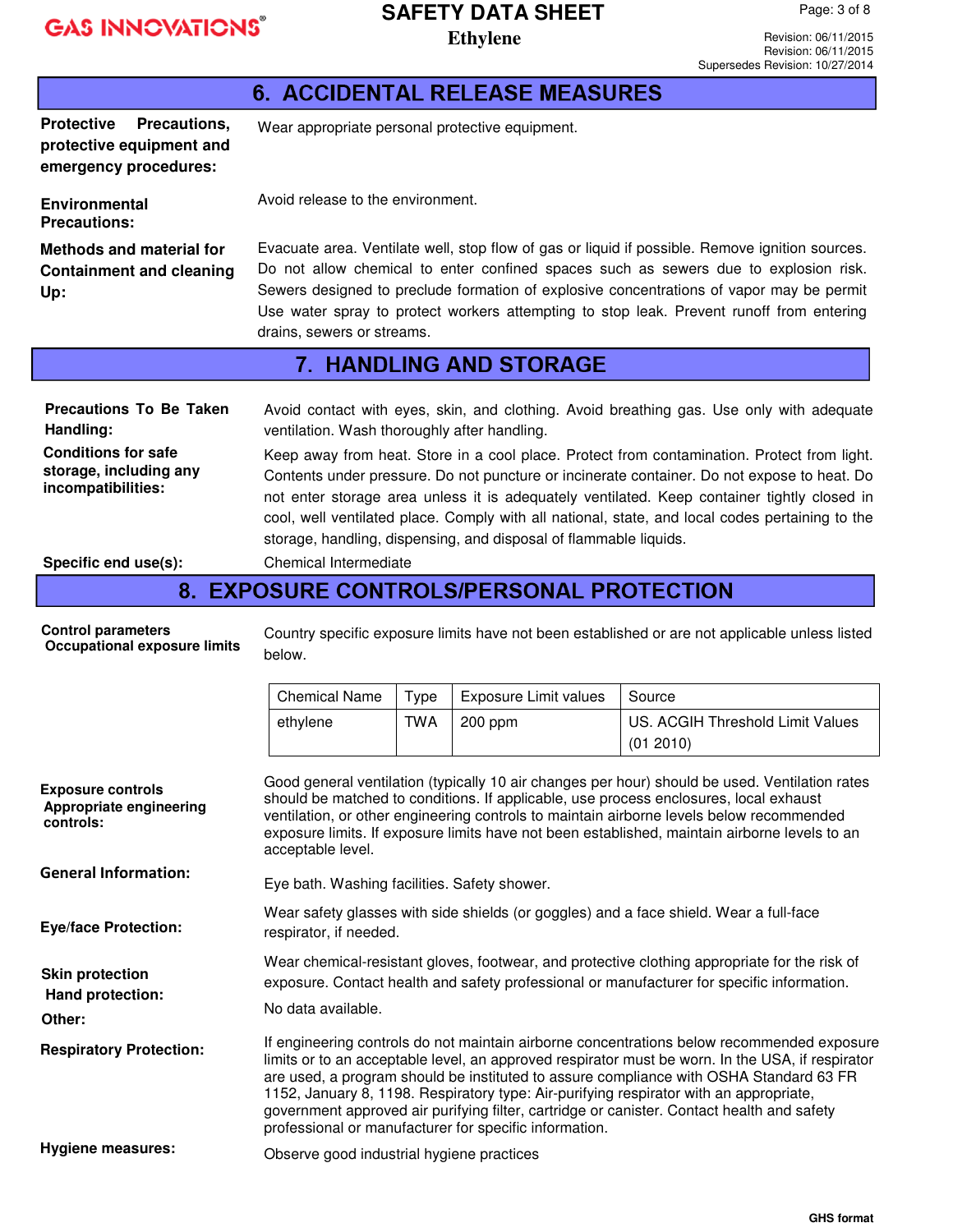#### **SAFETY DATA SHEET Ethylene**

Revision: 06/11/2015 Revision: 06/11/2015 Supersedes Revision: 10/27/2014

|                                  | <b>9. PHYSICAL AND CHEMICAL PROPERTIES</b> |
|----------------------------------|--------------------------------------------|
| <b>Physical States:</b>          | Liquid                                     |
| <b>Appearance and Odor:</b>      | Appearance: colorless.                     |
|                                  | Odor: sweetish odor.                       |
| <b>Freezing Point:</b>           | $-169C$                                    |
| <b>Boiling Point:</b>            | $-104C$                                    |
| <b>Autoignition Pt:</b>          | 450 C (ASTM D286-36)                       |
| Flash Pt:                        | -136 C Method Used: Unknown                |
| <b>Flammable Limits:</b>         | LEL: $2.7\%$ (V)<br>UEL: $36 \%$ (V)       |
| Specific Gravity (Water $= 1$ ): | $1.26$ at<br>0 <sup>C</sup>                |
| Density:                         | <b>NA</b>                                  |
| Vapor Pressure (vs. Air or       | 40,432 MBAR at -1.5 C                      |
| $mm Hg$ :                        |                                            |
| Vapor Density (vs. $Air = 1$ ):  | 1.0                                        |
| <b>Evaporation Rate:</b>         | <b>NA</b>                                  |
| <b>Solubility in Water:</b>      | Negligible                                 |
| <b>Saturated Vapor</b>           | <b>NA</b>                                  |
| <b>Concentration:</b>            | No data                                    |
| <b>Viscosity:</b>                | NA.                                        |
| pH:                              | NA.                                        |
| <b>Percent Volatile:</b>         | No data                                    |

| <b>10. STABILITY AND REACTIVITY</b>                         |                                                                                         |  |
|-------------------------------------------------------------|-----------------------------------------------------------------------------------------|--|
| Stability:                                                  | Stable                                                                                  |  |
| <b>Conditions To Avoid -</b><br>Instability:                | Heat, flames and sparks. High pressure.                                                 |  |
| <b>Incompatibility Materials:</b>                           | Strong oxidizing agents, Polymerization initiators. Accelerators contamination Chlorine |  |
| <b>Hazardous Decomposition</b><br>products:                 | Carbon monoxide, Carbon Dioxide                                                         |  |
| <b>Possibility of Hazardous</b><br><b>Reactions:</b>        | Hazardous Polymerization                                                                |  |
| <b>Conditions To Avoid -</b><br><b>Hazardous Reactions:</b> | No data<br>No data                                                                      |  |
|                                                             |                                                                                         |  |

## **11. TOXICOLOGICAL INFORMATION**

| Information on likely<br>routes of exposure<br><b>Inhalation</b>             | May cause drowsiness or dizziness. Gas reduces<br>oxygen available for breathing. |
|------------------------------------------------------------------------------|-----------------------------------------------------------------------------------|
| Ingestion:                                                                   | None Known                                                                        |
| <b>Skin Contact:</b>                                                         | Contact with evaporating liquid may cause frostbite<br>or freezing of skin.       |
| <b>Eve Contact:</b>                                                          | None Known                                                                        |
| <b>Toxicological Effect</b><br><b>Acute Toxicity</b><br><b>Oral Product:</b> | No data available                                                                 |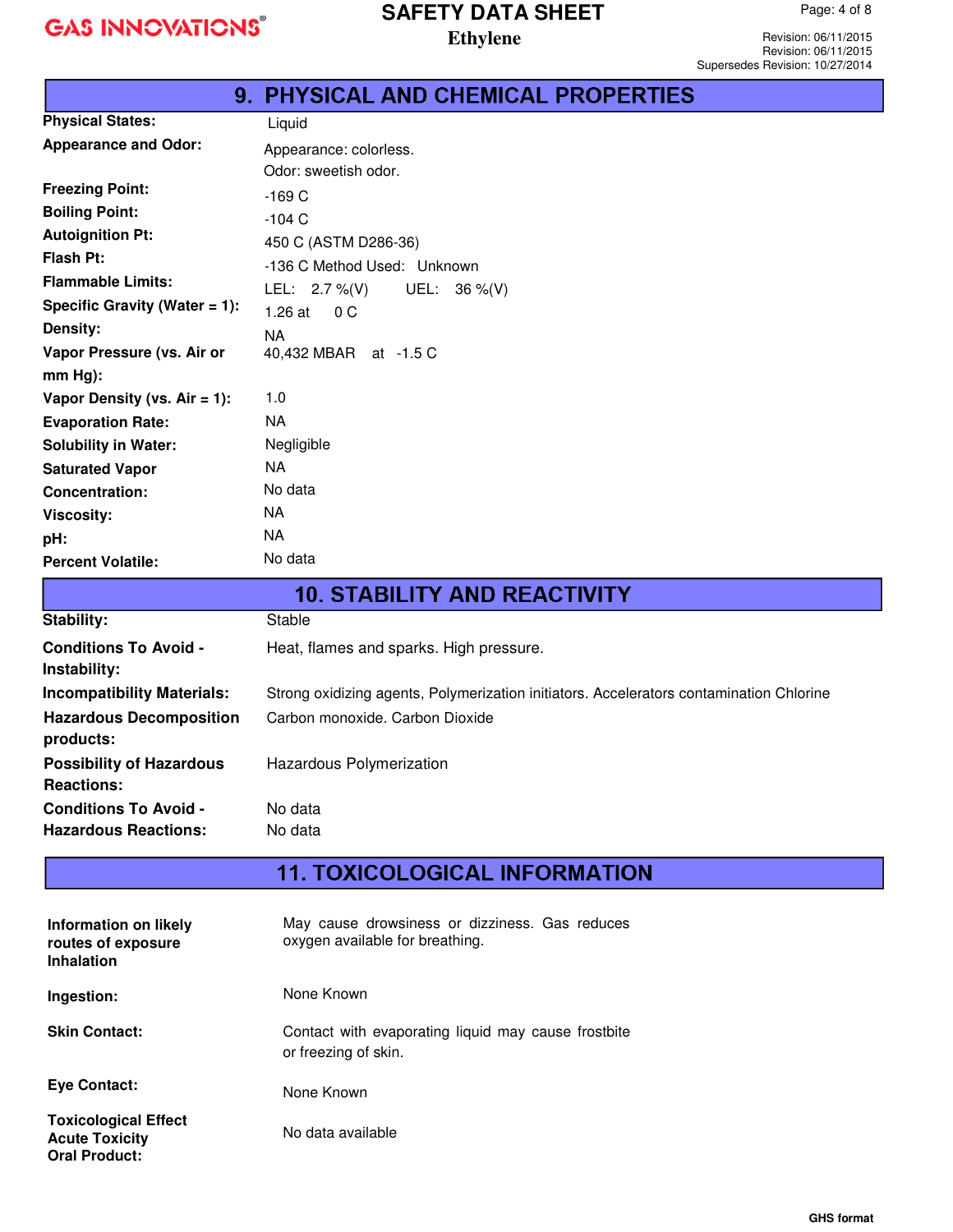**Specified substance(s) ethylene** 

**Dermal Product: Specified substance(s) ethylene** 

**Inhalation Product: Specified substance(s) ethylene** 

**Repeated dose toxicity Product: Specified substance(s) ethylene** 

**Skin corrosion/irritation Product: Specified substance(s) ethylene** 

**Serious eye damage/eye Product: Specified substance(s) ethylene** 

**Respiratory or skin sensitization Product: Specified substance(s) ethylene** 

**Serious eye damage/eye Product: Specified substance(s) ethylene** 

**Mutagenicity** 

**In vitro Product: Specified substance(s) Ethylene** 

**In vivo Product: Specified substance(s) ethylene** 

**Carcinogenicity Product: Specified substance(s) ethylene** 

**Reproductive toxicity Product: Specified substance(s) ethylene** 

**Specified target organ toxicity- single exposure Product: Specified substance(s) ethylene**

#### **SAFETY DATA SHEET Ethylene**

Revision: 06/11/2015 Page: 5 of 8

Revision: 06/11/2015 Supersedes Revision: 10/27/2014

No data available

No data available No data available

No data available No data available

No data available No data available

No data available No data available

No data available No data available

No data available No data available

No data available No data available

No data available

No data available

No data available No data available

No data available No data available

No data available No data available

No data available No data available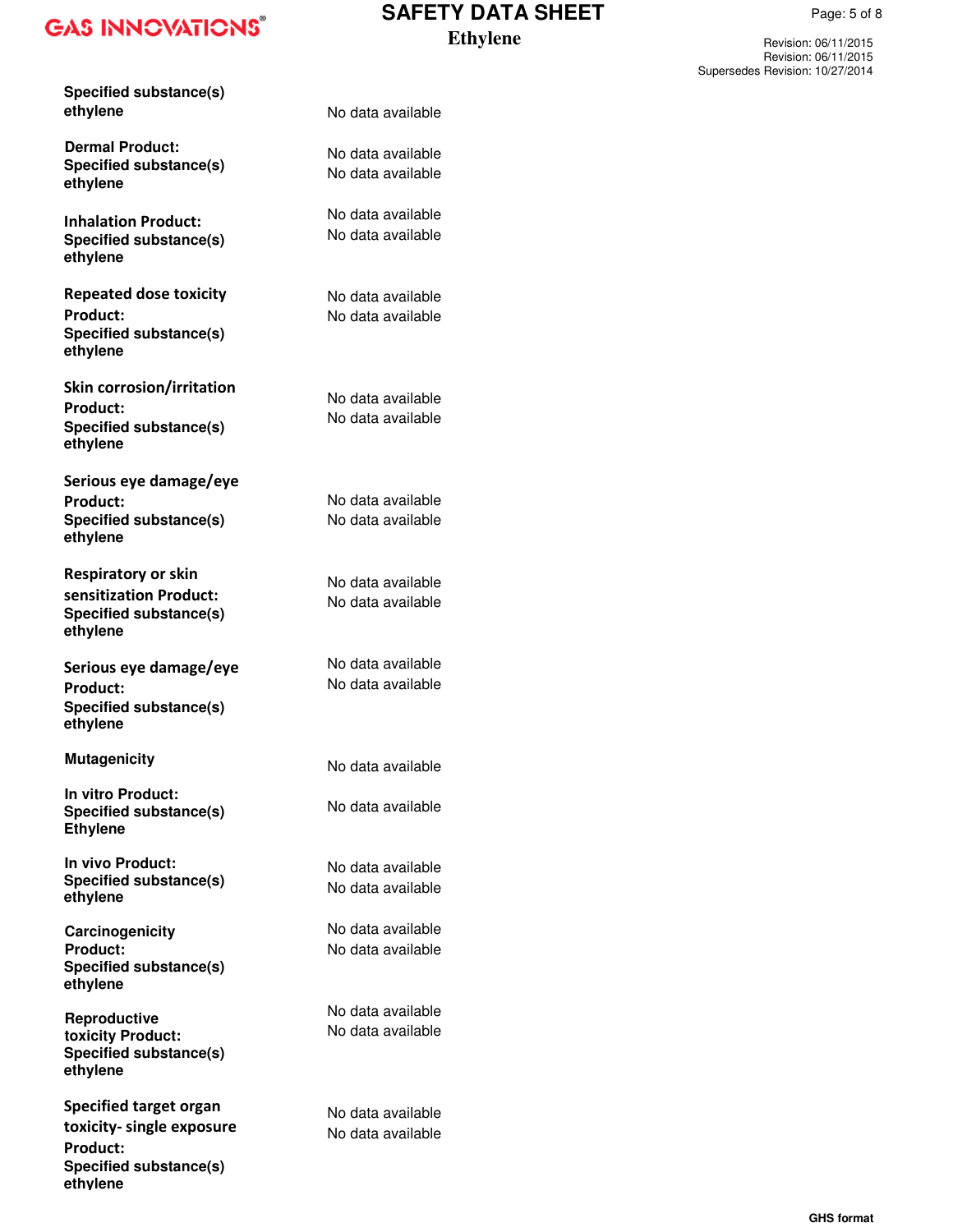### **SAFETY DATA SHEET Ethylene**

Page: 6 of 8

Revision: 06/11/2015 Revision: 06/11/2015 Supersedes Revision: 10/27/2014

**Aspiration hazard Product: Specified substance(s) ethylene** 

No data available No data available

|                                                                                                 | <b>12. ECOLOGICAL INFORMATION</b>      |
|-------------------------------------------------------------------------------------------------|----------------------------------------|
| <b>Toxicity</b>                                                                                 | No data available                      |
| <b>Acute toxicity</b><br><b>Fish Product:</b><br>Specified substance(s)<br>ethylene             | No data available<br>No data available |
| <b>Aquatic invertebrates Product:</b><br><b>Specified substance(s)</b><br>ethylene              | No data available<br>No data available |
| <b>Chronic toxicity</b><br><b>Fish Product:</b><br>Specified substance(s)<br>ethylene           | No data available<br>No data available |
| <b>Aquatic invertebrates Product:</b><br>Specified substance(s)<br>ethylene                     | No data available<br>No data available |
| <b>Toxicity to Aquatic Plants</b><br>Product:<br>Specified substance(s)<br>ethylene             | No data available<br>No data available |
| Persistence and degradability                                                                   | No data available                      |
| <b>Biodegradation Product:</b><br><b>Specified substance(s)</b><br>ethylene                     | No data available<br>No data available |
| <b>Biological Oxygen Demand</b><br><b>Product:</b><br><b>Specified substance(s)</b><br>ethylene | No data available<br>No data available |
| <b>Chemical Oxygen Demand</b><br><b>Product:</b><br>Specified substance(s)<br>ethylene          | No data available<br>No data available |
| <b>BOD/COD Product:</b><br>Specified substance(s)<br>ethylene                                   | No data available<br>No data available |
| <b>Bioaccumulative potential</b><br><b>Product:</b><br>Specified substance(s)<br>ethylene       | No data available<br>No data available |
| <b>Mobility in soil:</b><br>ethylene                                                            | No data available<br>No data available |
| <b>Results of PBT and vPvB</b><br>assessment:<br>ethylene:                                      | No data available<br>No data available |
| Other adverse effects                                                                           | No data available                      |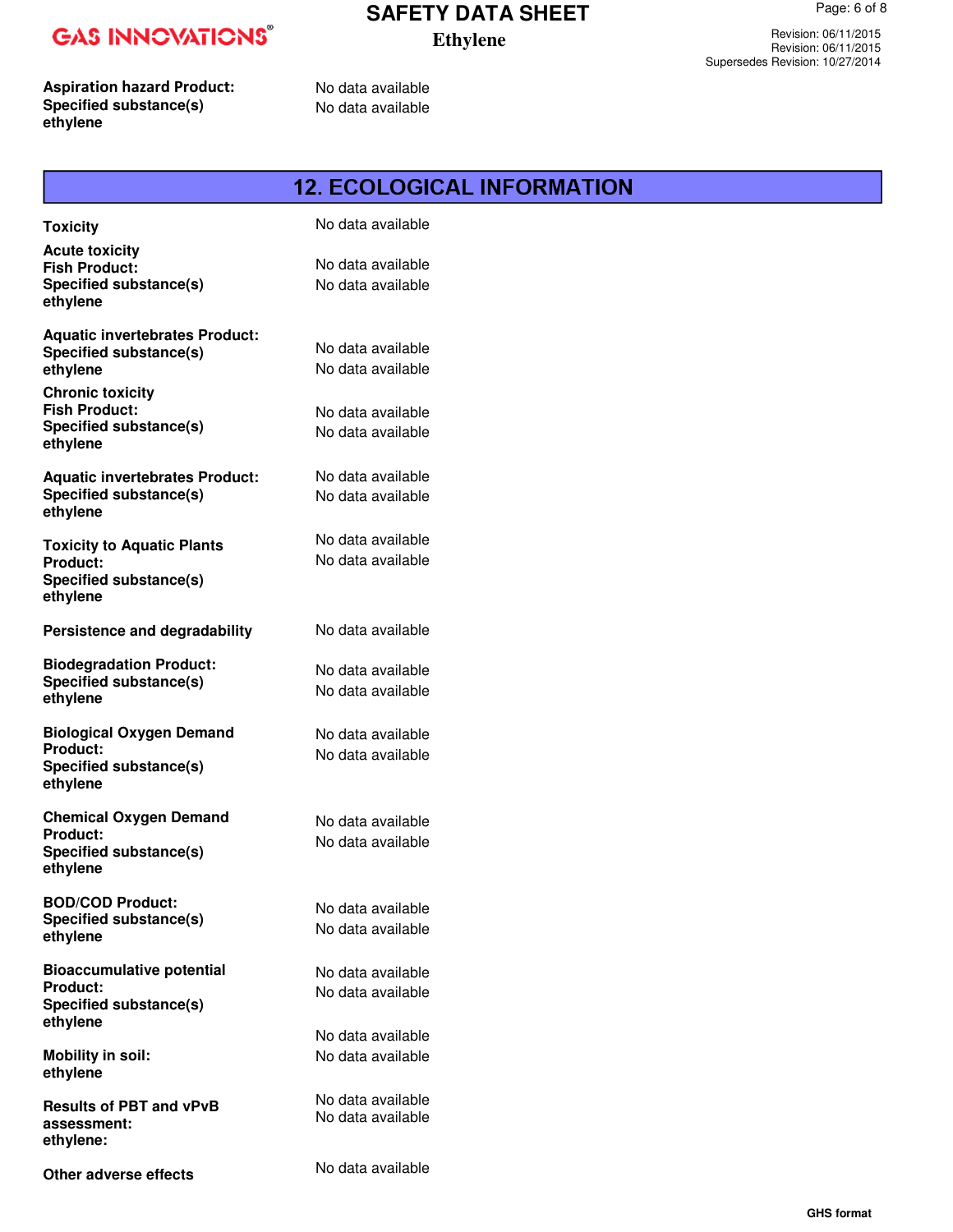# **SAFETY DATA SHEET**

**Ethylene** 

Revision: 06/11/2015 Revision: 06/11/2015 Supersedes Revision: 10/27/2014

### **13. DISPOSAL CONSIDERATIONS**

**Waste Treatment Methods**  General Information: No Data Available

**Waste Disposal Method:** Discharge, treatment, or disposal may be subject to national, state, or local laws. Contract with a licensed chemical disposal agency. Since emptied containers retain product residue, follow label warnings even after container is emptied. Residual vapors may explode on ignition; do not cut, drill, grind, or weld on or near this container

#### **14. TRANSPORT INFORMATION**

Important Note: Shipping descriptions may vary based on made of transport, quantities, package size, and/or origin and destination. Consult your company's Hazardous Materials/Dangerous Goods expert for information specific to your situation.

**DOT** 

Possible Shipping Description(s):

UN 1038 Ethylene, REFRIGERATED LIQUID 2.1

#### **IMDG – International Maritime Dangerous Goods Code**

Possible Shipping Description(s):

UN 1038 Ethylene, REFRIGERATED LIQUID 2.1

**IATA**

Class forbidden on passenger aircraft

#### **15. REGULATORY INFORMATION**

**Safety, health and environmental regulations/legislation specific for the substance or mixture:** 

**This product has been classified in accordance with hazard criteria of Controlled Products Regulations and the MSDS contains all the information required by the Controlled Products Regulations. WHMIS (Canada) Status:** controlled **WHMIS (Canada) Hazard Classification:** A, B/1, D/2/B

**SARA 311-312 Hazard Classification(s):**  Immediate (acute) health hazard Fire hazard Reactive hazard Sudden release of Pressure  **US EPCRA (SARA Title III) Section 313 – Toxic Chemical List**  ETHYLENE

 **OSHA:** hazardous

**TSCA (US Toxic Substances Control Act):** This product is listed on TSCA inventory. Any impurities present in this product are exempt from listing.